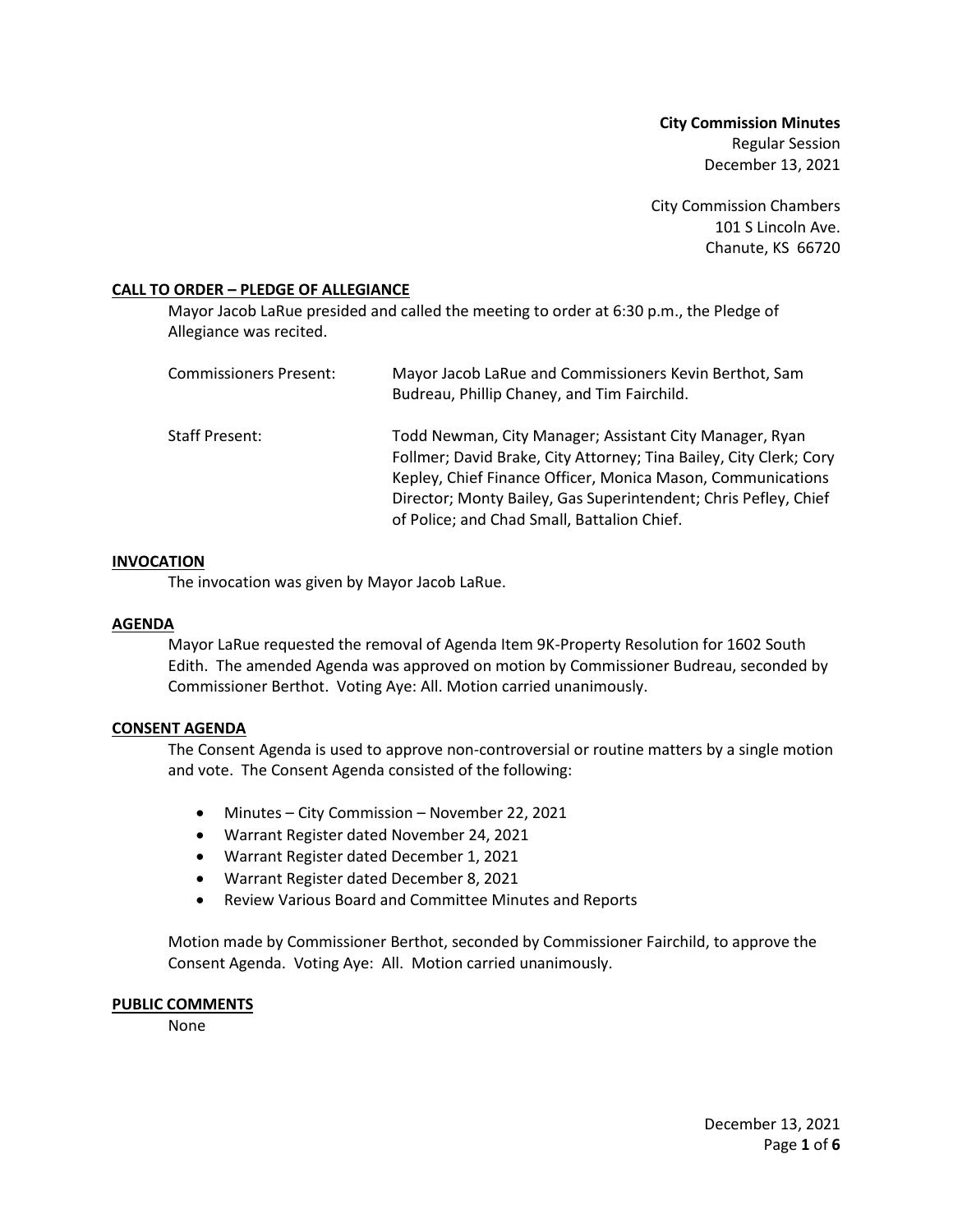## **CITY MANAGER'S REPORT**

City Manager Todd Newman gave his report on City activities and operations. Items reported on included an update on City holiday hours, the IBEW Local Union No. 304 agreement, the City of Chanute 2022 Strategic Plan, the Pon#2 Fiber Project, the C&D Landfill Project, the Ball Complex Project, the Airport, and the Golf Course.

General discussion was made.

## **PUBLIC HEARING**

# **CONDUCT PUBLIC HEARING ON 2021 BUDGET AMENDMENT**

Conduct a public hearing for the purpose of hearing comments for the record on the 2021 Budget Amendment and for that purpose the Mayor opened a hearing at 6:43 p.m.

As there were no comments from the public the hearing was closed at 6:44 p.m.

# **NEW BUSINESS**

# **ADOPT 2021 BUDGET AMENDMENT**

For 2021, the following nine (9) funds are included in the Budget Amendment: Special Parks/Recreation, Special Highway, TIF Project, Electric Fund, Gas Fund, Sewer Fund, Fiber Fund, Electric Maintenance, and Utility Services. 2021 revenue will support the proposed amendment.

Increasing the limit in these funds is necessary for the City to pay its obligations through the end of the year. This will not increase taxes, but allows us to spend revenue already received.

General discussion was made. Comments were made by Chief Finance Officer Cory Kepley and City Attorney David Brake.

Motion made by Commissioner Fairchild, seconded by Commissioner Berthot, to adopt the 2021 Budget Amendment and by signature of the Governing Body authorize Certificate to the County Clerk. Voting Aye: All. Motion carried unanimously.

### **ANNUAL GAS UTILITY PUBLIC AWARENESS PROGRAM LIAISON MEETING**

As part of the City's Gas Utility Public Awareness Program the City is required to hold an annual liaison meeting with public officials to review and discuss the City Gas Department Emergency Plan.

Gas Superintendent Monty Bailey distributed handouts and provided an overview of the City's Gas Utility Public Awareness Program and the Gas Department's Emergency Plan.

General discussion was made.

### **110-120 WEST MAIN UPDATE – CITY OF CHANUTE LAND BANK PROPERTY**

The property located at 110-120 West Main is under contract with Consolidated Housing Services and Consolidated Development Partners with intentions of becoming a downtown housing development. Commissioners approved the Memorandum of Understanding for Redevelopment of 110-120 West Main during their May 24, 2021 regular City Commission Meeting.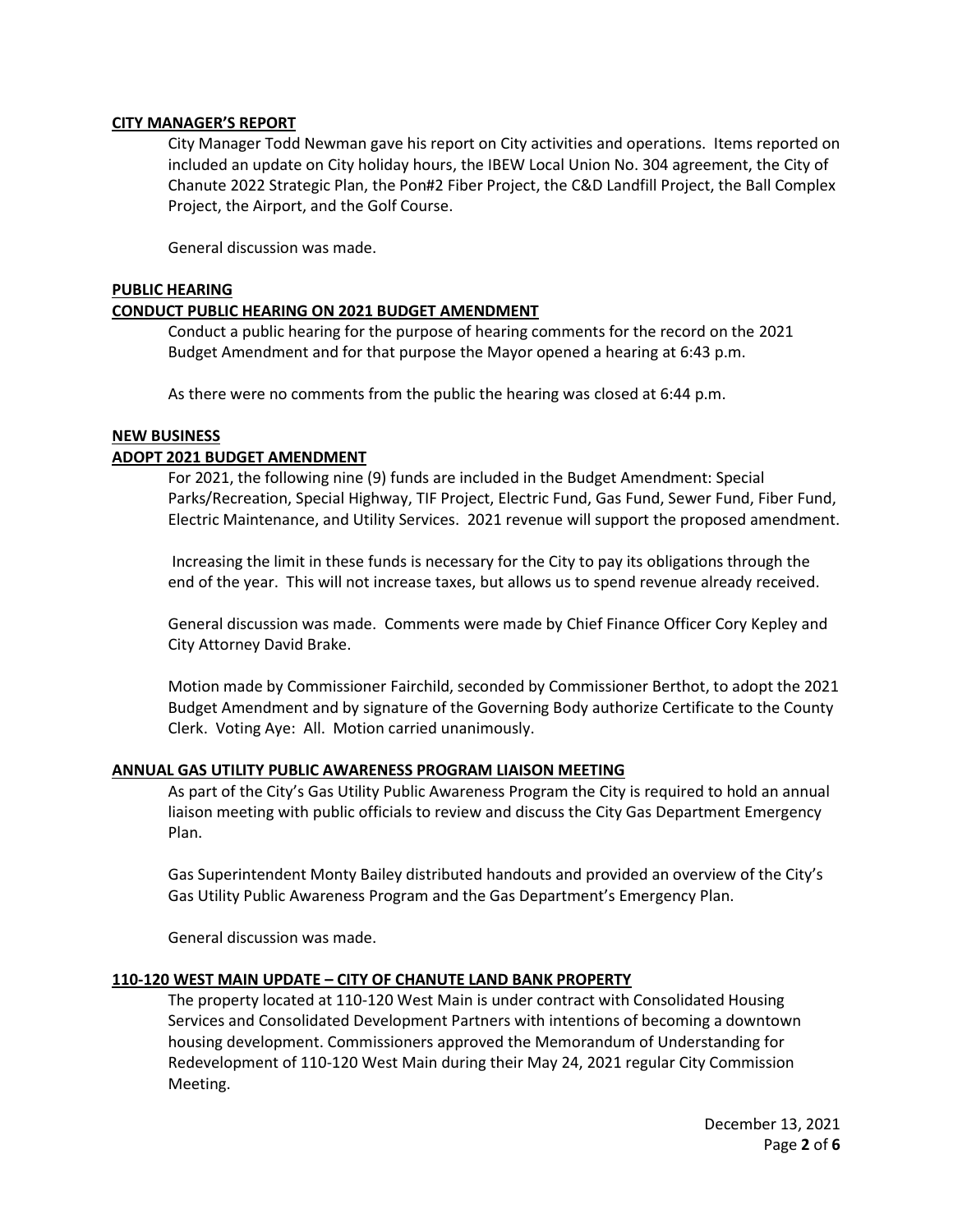CRDA Executive Director Matt Godinez distributed a handout and provided an update on the Land Bank property currently known as 112 West Main.

General discussion was made. Comments were made by City Manager Todd Newman, Assistant City Manager Ryan Follmer, and City Attorney David Brake.

### **KANSAS OPIOID SETTLEMENT**

The State of Kansas joined other governmental entities in pursuing a monetary settlement against certain pharmaceutical companies for opioid addiction to the citizens of Kansas. Some cities were direct participants in the litigation. Other cities, like Chanute, relied on the Kansas Attorney General's Office to represent its citizens. The Kansas Legislature determined how the settlement monies should be apportioned.

To receive its proportionate share of the opioid settlement for Kansas the City must take certain actions. One of those actions suggested by the League of Kansas Municipalities is to prepare a Resolution authorizing City officials to enter in an agreement with the Kansas Attorney General's Office to receive the funds allocated to Chanute and release the City's claims.

The City's share of settlement funds is unknown at this time.

General discussion was made. Comments were made by City Manager Todd Newman and City Attorney David Brake.

Motion made by Commissioner Chaney, seconded by Commissioner Fairchild, to adopt Resolution authorizing City officials to try and obtain Chanute's allocation of the opioid settlement. Voting Aye: All. Motion carried unanimously.

The Resolution was assigned: No. 2021-120

### **APPLICATION FOR 2022 LICENSE TO RETAIL CEREAL MALT BEVERAGES**

Cereal Malt Beverage Licenses are approved annually in December for the following year. Inspection of the buildings have been made and approved by the Building Inspector and Fire Department with no deficiencies noted. Clearance through the Police Department has been approved. The City License Fee and the State Cereal Malt Tax have been paid by all applicants.

Motion made by Commissioner Fairchild, seconded by Commissioner Budreau, to approve the applications for a 2022 Cereal Malt Beverage License. Voting Aye: All. Motion carried unanimously.

# **NEIGHBORHOOD REVITALIZATION APPLICATION – ASH REAL ESTATE, LLC**

ASH Real Estate, LLC has submitted an application under the Neighborhood Revitalization Program. It has been verified that the property listed under the scope of the application, 1611 West 11th, parcel identification number 067-049-30-0-10-13-004.00-0 is within the scope of the city limits of Chanute. The application has been submitted and reviewed by the Neosho County Appraisers office along with the Neosho County Treasurer's office.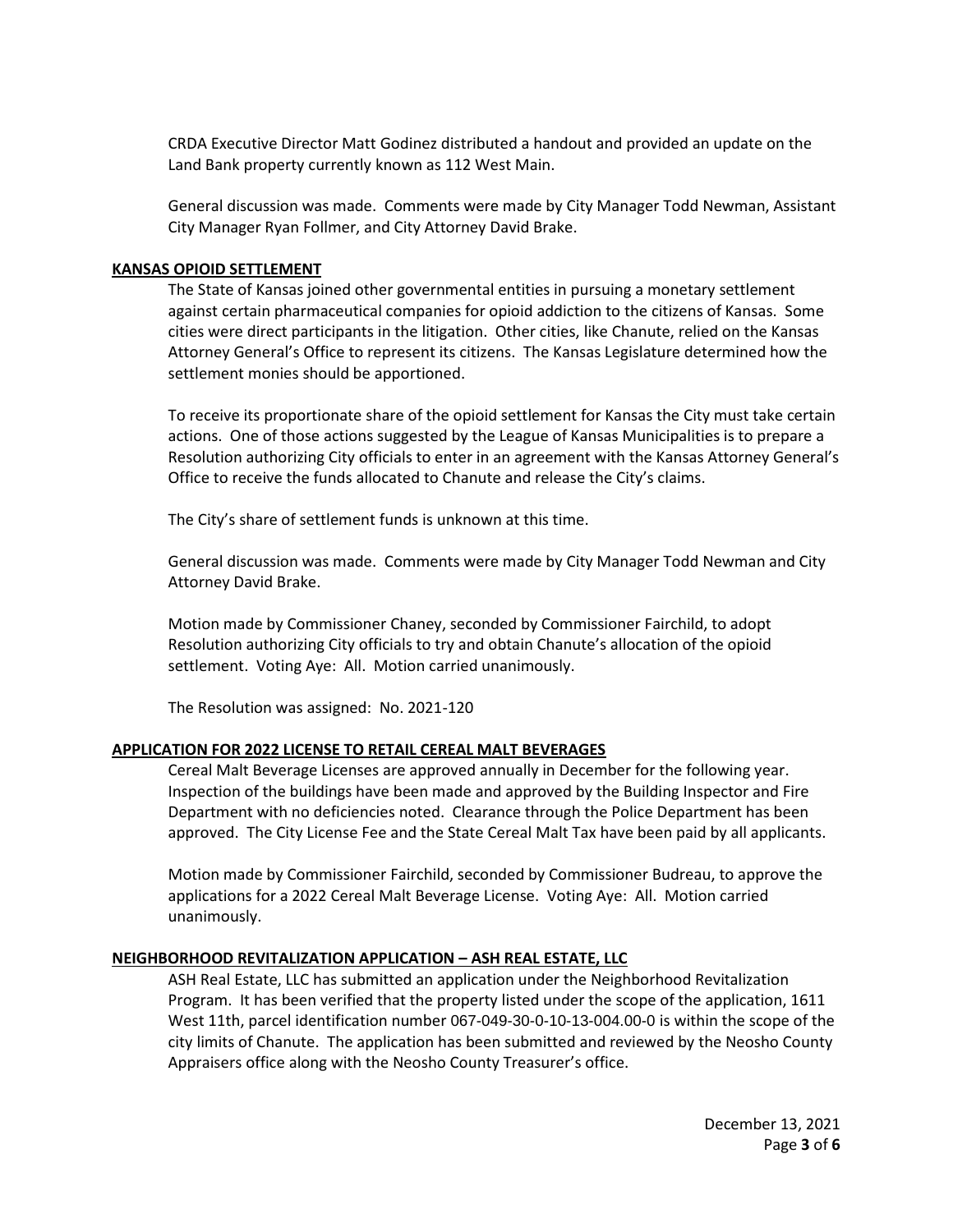General discussion was made.

Motion made by Commissioner Fairchild, seconded by Commissioner Berthot, to approve the Neighborhood Revitalization Application – ASH Real Estate, LLC, 1611 West 11th. Voting Aye: All. Motion carried unanimously.

## **RESCHEDULE/CANCEL DECEMBER 27TH REGULAR CITY COMMISSION MEETING**

The last regular City Commission meeting for the year 2021 is scheduled for December 27th, Commission may wish to consider either cancelling the second meeting in December and/or rescheduling for another date to wrap up any unfinished end-of-year business.

General discussion was made. Comments were made by City Manager Todd Newman and City Attorney David Brake.

Motion made by Commissioner Fairchild, seconded by Commissioner Budreau, to approve cancelation of the December 27, 2021 regular City Commission meeting. Voting Aye: All. Motion carried unanimously.

# **PROPERTY RESOLUTION – 1507 SOUTH EVERGREEN**

**PROPERTY RESOLUTION – 1315 SOUTH PLUMMER PROPERTY RESOLUTION – 1001 SOUTH DENMAN PROPERTY RESOLUTION – 1205 SOUTH MALCOLM PROPERTY RESOLUTION – 225 SOUTH WESTERN PROPERTY RESOLUTION – 12 SOUTH ALLEN**

> Motion made by Commissioner Budreau, seconded by Commissioner Berthot, to adopt resolution declaring that the above properties are in violation of Chanute Municipal Codes and authorizing abatement of certain nuisances as presented. Voting Aye: All. Motion carried unanimously.

> The Resolutions were assigned: No. 2021-121, No. 2021-122, No. 2021-123, No. 2021-124, No. 2021-125, and No. 2021-126.

### **COMMISSION COMMENTS**

Commissioner Chaney requested an update on the building located at 221 East Main, Playmakers.

General discussion was made. Comments were made by City Manager Todd Newman, Assistant City Manager Ryan Follmer, and City Attorney David Brake.

Commissioner Chaney commented on the lighting project at  $35<sup>th</sup>$  & Plummer.

Commissioner Chaney requested future discussion on the City Debt Service and Cash Reserves.

General discussion was made. Comments were made by City Manager Todd Newman.

Commissioner Chaney commented on the Pon#2 Fiber Project.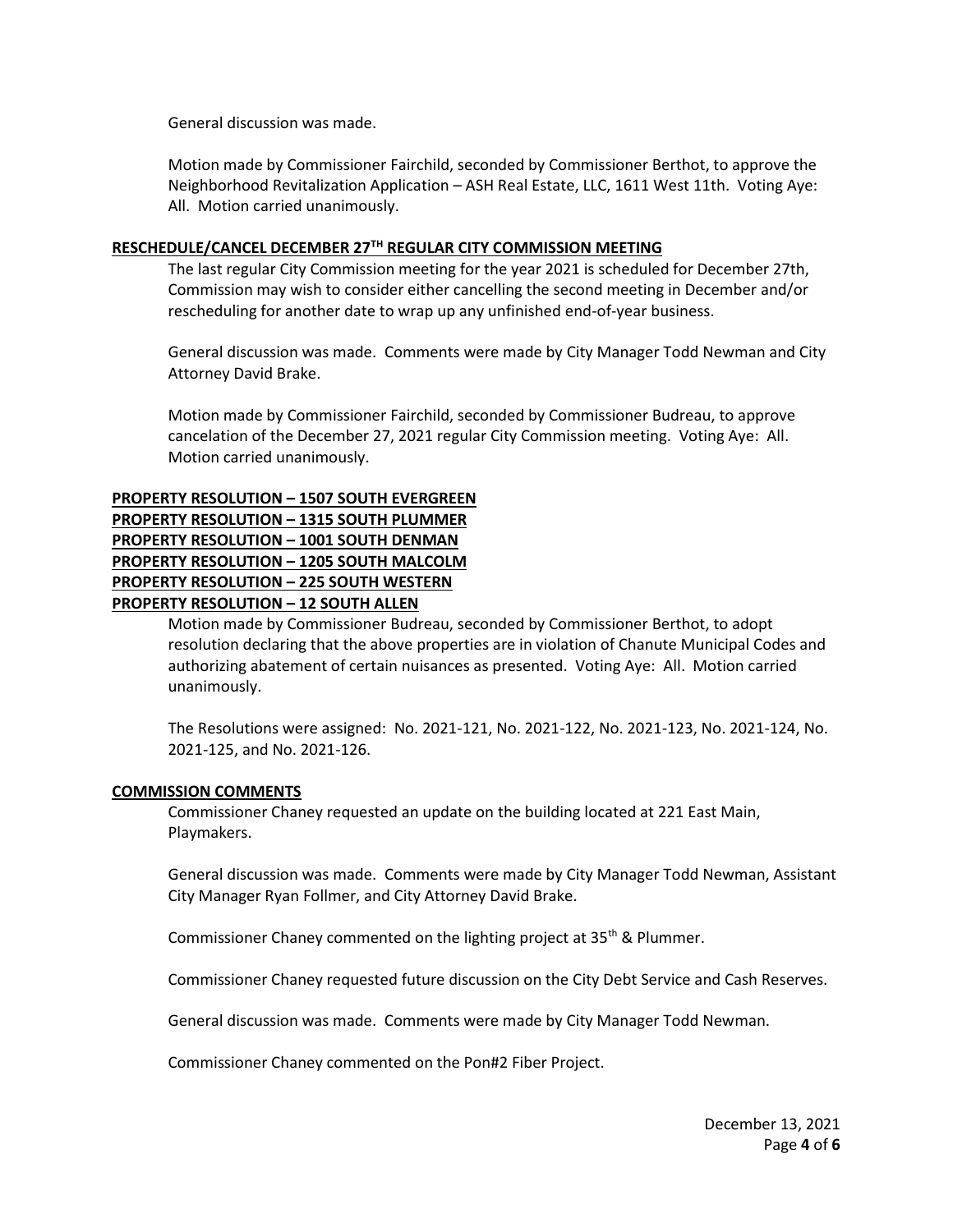General discussion was made. Comments were made by City Manager Todd Newman.

Commissioner Chaney commented on the  $21<sup>st</sup>$  & Plummer Project and suggested review of the City's Comprehensive Plan for that area.

Commissioner Chaney commented on the downtown Christmas decorations and future goals of outside agencies.

Commissioner Chaney commented on Board & Committee minutes and reporting of poor attendance.

General discussion was made. Comments were made by City Manager Todd Newman.

Commissioner Chaney wished everyone a Merry Christmas and Happy New Year.

Commissioner Berthot wished everyone a Merry Christmas and Happy New Year.

Commissioner Fairchild commented on property resolutions and potential Land Bank acquisition opportunities.

Commissioner Fairchild commented on housing programs and review of potential Federal Grant opportunities.

Commissioner Fairchild requested future review of the City's Electric Municipal Code, specifically for downtown.

General discussion was made. Comments were made by Assistant City Manager Ryan Follmer.

Commissioner Fairchild wished everyone a Merry Christmas.

Commissioner Budreau commented on Pon#2 Fiber Project and requested future review to identify the next Fiber Pon.

General discussion was made. Comments were made by City Manager Todd Newman and Assistant City Manager Ryan Follmer.

Commissioner Budreau provided a brief overview of a recent Golf Course Committee meeting and future goals.

General discussion was made. Comments were made by City Manager Todd Newman.

Mayor LaRue expressed his appreciation of the updated Strategic Plan Book and that it shows the commitment that City staff has for the Community.

Mayor LaRue wished everyone a Merry Christmas and Happy New Year.